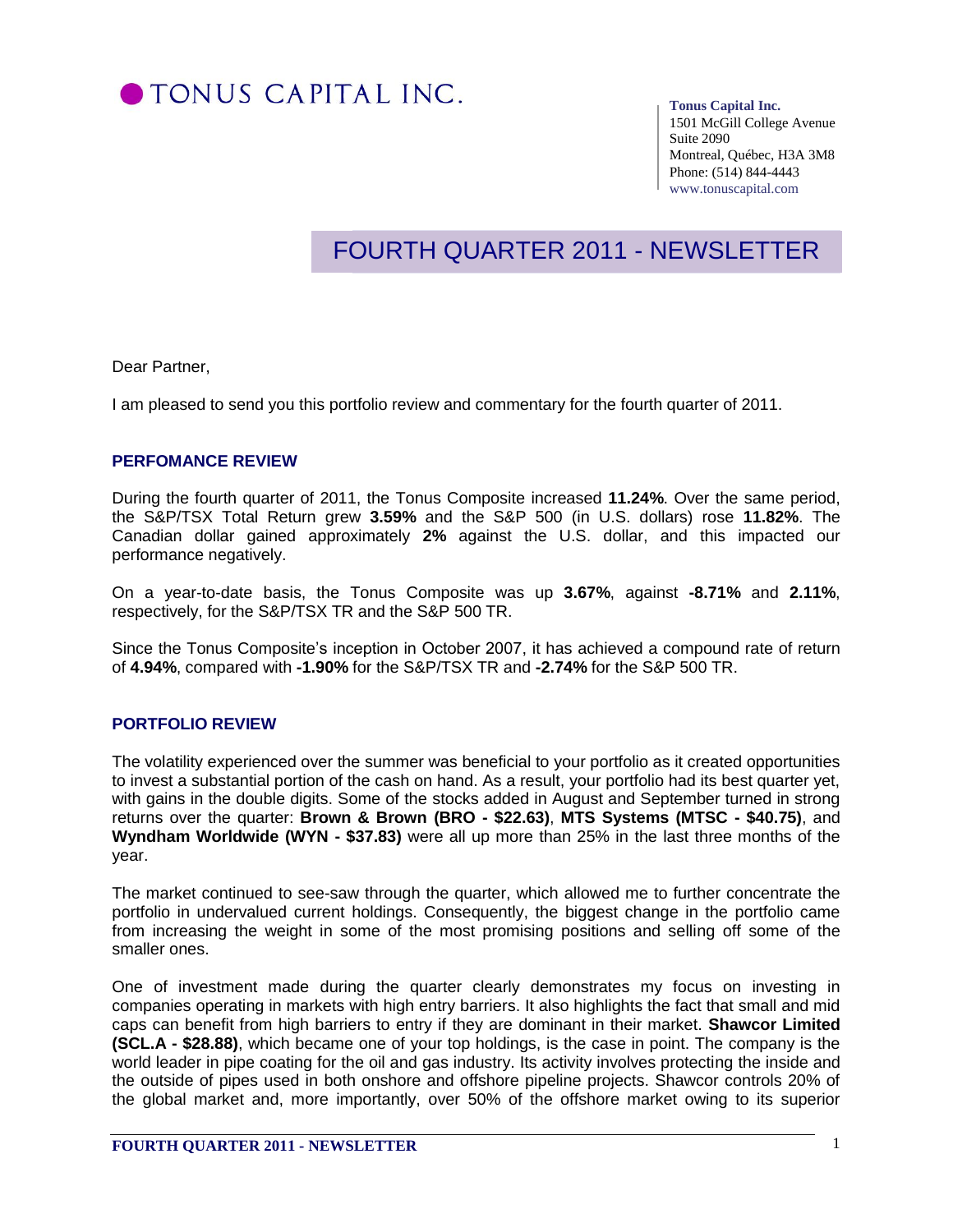technology (thanks to higher R&D spending), solid reputation for quality, reliability for meeting deadlines, and worldwide capacity in key offshore markets. Coating represents approximately 10% of the cost of any offshore pipeline project. Operators will not jeopardize a project's success by going with a second-rate provider. This, combined with Shawcor's track record and product superiority, creates a high barrier to any new entrant.

Shawcor's dominance in the offshore market is important for three reasons: a) dollar content per kilometre of laid pipe can be as much as 30x higher in deep-water environments; b) EBITDA margins on offshore projects are twice as high as on onshore projects, reaching as much as 40%; and c) a larger percentage of capital spending by oil and gas companies is going to offshore projects, which tend to be in deeper and deeper water, further and further from the shore.

The key region for Shawcor in the short term is Australia, where large-scale offshore LNG projects are in the works. Two projects in particular, Wheatstone and Ichthys, represent for Shawcor a \$700-million opportunity with high margins. I was convinced of the company's chances of winning these bids after discussions with Shawcor's management and with its only competitor in the region, Malaysian-based Wasco Industries. After analyzing Wasco's business and questioning management on the timeline of other projects booked in previous quarters, I knew that they would have difficulty guaranteeing capacity as they had committed to other lower-margin projects and had not invested as much as Shawcor to prepare their plants for these mega-projects. After I purchased more shares, Shawcor announced it had been awarded contracts worth more than \$570 million for the first phase of the two projects. More awards are to come for the next phases.

In addition to strong prospects in Asia, Shawcor should continue to profit from the shift in the North American market towards shale gas. The company stands to benefit also from the large Brazilian oil fields once they enter production in the years ahead. Extremely well managed, Shawcor historically has generated a return on capital close to 20%. The Shaw family still owns a substantial stake in the company, the balance sheet is debt free, and the recent major contract awards have the potential to double EBITDA over a two-year period. At time of purchase, the shares were trading at less than 8x future free cash flow per share.

On the selling side, the biggest move was to reduce the weight in **Chubb Corporation (CB - \$69.22)**, which at 12% was the largest position at the start of the quarter. The stock has performed very well since being purchased in 2010 when it was trading at just above book value; valuation now stands at 1.3x. Though the company still has upward potential, it was felt that a smaller weight was warranted. I also sold off three smaller positions; all were small weights and at current stock prices they did not merit becoming substantial holdings.

## **COMMENTARY**

In my approach to investing, I always focus on valuation as a key determinant of future stock returns. The quality of an asset is important, but so is the price at which it is acquired. How the North American indices performed over the year is indicative of this. According to IMF forecasts, GDP growth for 2011 was 2.1% and 1.5%, respectively, for Canada and the United States. Both countries fell short of initial predictions by roughly the same distance (-0.7%). On this basis, one might have expected the S&P/TSX to outrun, or at least keep abreast of, the S&P500 over this period. Instead, with its -8.7% showing, the S&P/TSX lagged behind its U.S. counterpart by almost 11 percentage points. The reason for this was simple: valuation. The S&P/TSX opened the year trading at 18x forward earnings and closed it at 13x. Meanwhile, the S&P500 began the year trading at 14.5x forward earnings and ended it at just under 13x.

It was mentioned early in the year that there were more opportunities to be found in the United States, where companies were trading at a discount compared with their Canadian equivalents. I